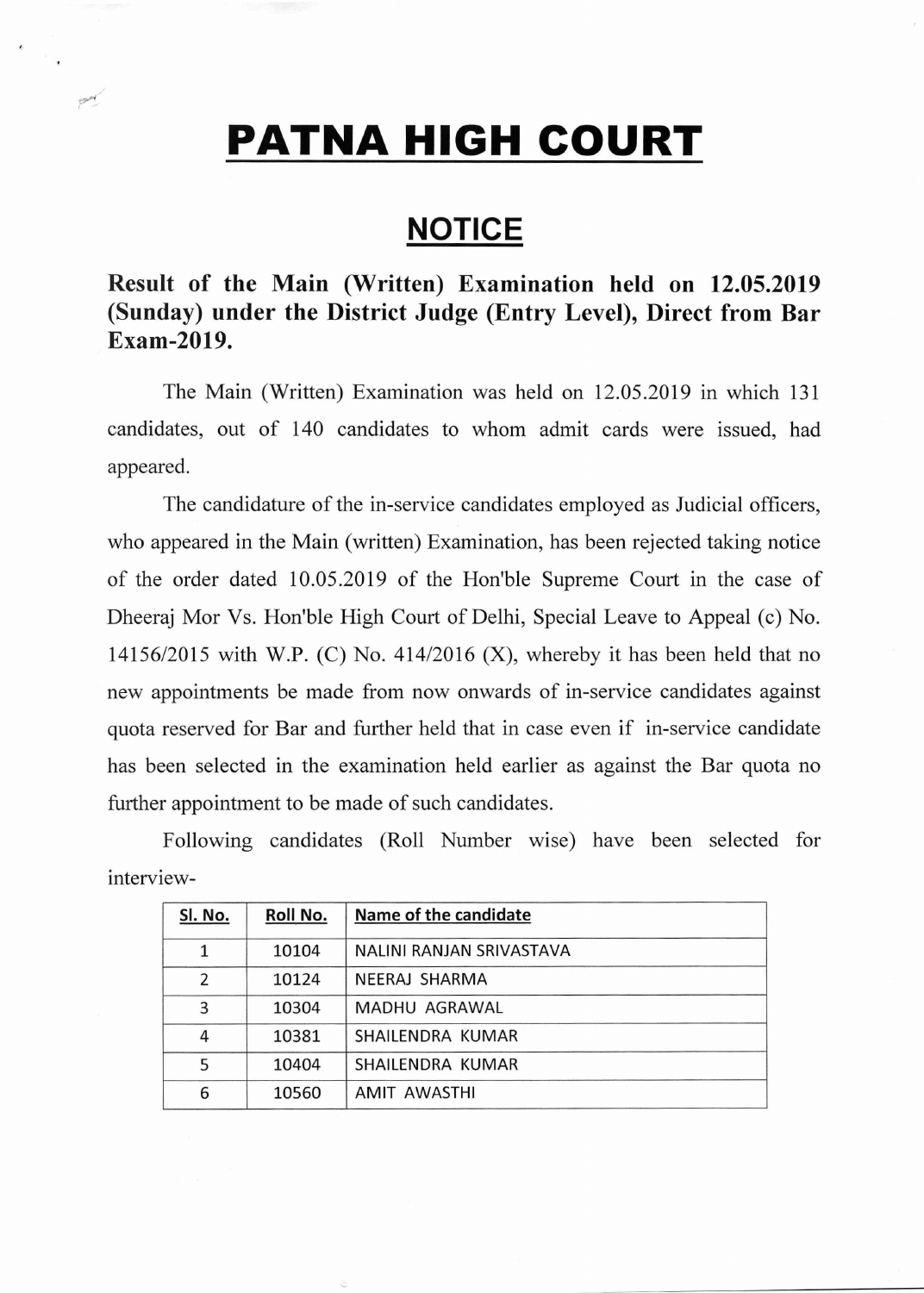| 7<br>10700<br><b>BRAJESH KUMAR</b><br>8<br>10778<br><b>KUMAR SAKET</b><br>9<br>10813<br><b>BRAJESH KUMAR SINGH</b><br>10<br>10830<br>NIKITHA R VORA<br>11<br>10983<br>NEELAM GOSWAMI<br>12<br>10986<br><b>SUNITA RANI TIWARI</b><br>13<br>11401<br>PROTIMA PARIHAR<br>14<br>11441<br>NAMRATA AGRAWAL<br>15<br>11622<br><b>NEERAJ MADHUP</b><br>16<br>11649<br><b>VINAY TEWARI</b><br>17<br>11758<br>RAVISHANKAR KUMAR<br>18<br>11899<br><b>MEETU SINGH</b><br>19<br>11996<br>LAKHWINDER SINGH SOOD<br>20<br>12254<br>RANDHIR KUMAR DHIRAJ<br>21<br>12312<br><b>NAWEEN KUMAR</b><br>22<br>12691<br>MANOJ KUMAR TIWARI<br>23<br>12808<br><b>BINOD KUMAR</b><br>24<br>12904<br>ARVIND KUMAR SUDHANSHU<br>25<br>13164<br><b>MUKUND KUMAR</b><br>26<br>13202<br><b>SUMAN KUMAR DIVAKAR</b><br>27<br>13208<br><b>SHIV KUMAR</b><br>28<br>13279<br><b>ACHYUT JEE</b><br>29<br>13359<br>RUPESH KUMAR<br>30<br>13429<br>SEEMA BHARTIYA<br>31<br>13457<br>DUSHYANT KUMAR<br>32<br>13609<br>ANIL KUMAR CHANDEL<br>33<br>13621<br><b>ANIL KUMAR</b><br>34<br>13654<br>PUSHPA KUMARI |  |  |
|-------------------------------------------------------------------------------------------------------------------------------------------------------------------------------------------------------------------------------------------------------------------------------------------------------------------------------------------------------------------------------------------------------------------------------------------------------------------------------------------------------------------------------------------------------------------------------------------------------------------------------------------------------------------------------------------------------------------------------------------------------------------------------------------------------------------------------------------------------------------------------------------------------------------------------------------------------------------------------------------------------------------------------------------------------------------------|--|--|
|                                                                                                                                                                                                                                                                                                                                                                                                                                                                                                                                                                                                                                                                                                                                                                                                                                                                                                                                                                                                                                                                         |  |  |
|                                                                                                                                                                                                                                                                                                                                                                                                                                                                                                                                                                                                                                                                                                                                                                                                                                                                                                                                                                                                                                                                         |  |  |
|                                                                                                                                                                                                                                                                                                                                                                                                                                                                                                                                                                                                                                                                                                                                                                                                                                                                                                                                                                                                                                                                         |  |  |
|                                                                                                                                                                                                                                                                                                                                                                                                                                                                                                                                                                                                                                                                                                                                                                                                                                                                                                                                                                                                                                                                         |  |  |
|                                                                                                                                                                                                                                                                                                                                                                                                                                                                                                                                                                                                                                                                                                                                                                                                                                                                                                                                                                                                                                                                         |  |  |
|                                                                                                                                                                                                                                                                                                                                                                                                                                                                                                                                                                                                                                                                                                                                                                                                                                                                                                                                                                                                                                                                         |  |  |
|                                                                                                                                                                                                                                                                                                                                                                                                                                                                                                                                                                                                                                                                                                                                                                                                                                                                                                                                                                                                                                                                         |  |  |
|                                                                                                                                                                                                                                                                                                                                                                                                                                                                                                                                                                                                                                                                                                                                                                                                                                                                                                                                                                                                                                                                         |  |  |
|                                                                                                                                                                                                                                                                                                                                                                                                                                                                                                                                                                                                                                                                                                                                                                                                                                                                                                                                                                                                                                                                         |  |  |
|                                                                                                                                                                                                                                                                                                                                                                                                                                                                                                                                                                                                                                                                                                                                                                                                                                                                                                                                                                                                                                                                         |  |  |
|                                                                                                                                                                                                                                                                                                                                                                                                                                                                                                                                                                                                                                                                                                                                                                                                                                                                                                                                                                                                                                                                         |  |  |
|                                                                                                                                                                                                                                                                                                                                                                                                                                                                                                                                                                                                                                                                                                                                                                                                                                                                                                                                                                                                                                                                         |  |  |
|                                                                                                                                                                                                                                                                                                                                                                                                                                                                                                                                                                                                                                                                                                                                                                                                                                                                                                                                                                                                                                                                         |  |  |
|                                                                                                                                                                                                                                                                                                                                                                                                                                                                                                                                                                                                                                                                                                                                                                                                                                                                                                                                                                                                                                                                         |  |  |
|                                                                                                                                                                                                                                                                                                                                                                                                                                                                                                                                                                                                                                                                                                                                                                                                                                                                                                                                                                                                                                                                         |  |  |
|                                                                                                                                                                                                                                                                                                                                                                                                                                                                                                                                                                                                                                                                                                                                                                                                                                                                                                                                                                                                                                                                         |  |  |
|                                                                                                                                                                                                                                                                                                                                                                                                                                                                                                                                                                                                                                                                                                                                                                                                                                                                                                                                                                                                                                                                         |  |  |
|                                                                                                                                                                                                                                                                                                                                                                                                                                                                                                                                                                                                                                                                                                                                                                                                                                                                                                                                                                                                                                                                         |  |  |
|                                                                                                                                                                                                                                                                                                                                                                                                                                                                                                                                                                                                                                                                                                                                                                                                                                                                                                                                                                                                                                                                         |  |  |
|                                                                                                                                                                                                                                                                                                                                                                                                                                                                                                                                                                                                                                                                                                                                                                                                                                                                                                                                                                                                                                                                         |  |  |
|                                                                                                                                                                                                                                                                                                                                                                                                                                                                                                                                                                                                                                                                                                                                                                                                                                                                                                                                                                                                                                                                         |  |  |
|                                                                                                                                                                                                                                                                                                                                                                                                                                                                                                                                                                                                                                                                                                                                                                                                                                                                                                                                                                                                                                                                         |  |  |
|                                                                                                                                                                                                                                                                                                                                                                                                                                                                                                                                                                                                                                                                                                                                                                                                                                                                                                                                                                                                                                                                         |  |  |
|                                                                                                                                                                                                                                                                                                                                                                                                                                                                                                                                                                                                                                                                                                                                                                                                                                                                                                                                                                                                                                                                         |  |  |
|                                                                                                                                                                                                                                                                                                                                                                                                                                                                                                                                                                                                                                                                                                                                                                                                                                                                                                                                                                                                                                                                         |  |  |
|                                                                                                                                                                                                                                                                                                                                                                                                                                                                                                                                                                                                                                                                                                                                                                                                                                                                                                                                                                                                                                                                         |  |  |
|                                                                                                                                                                                                                                                                                                                                                                                                                                                                                                                                                                                                                                                                                                                                                                                                                                                                                                                                                                                                                                                                         |  |  |
|                                                                                                                                                                                                                                                                                                                                                                                                                                                                                                                                                                                                                                                                                                                                                                                                                                                                                                                                                                                                                                                                         |  |  |

ä

 $\mathcal{P}^{\prime}$ 

 $\epsilon^2$ 

Note : 1. *The aforesaid result has been prepared on the basis of provisions as contained in Advertisement no. BSJS/1/2019, The Bihar Superior Judicial Service Rules, 1951, letter number 588 dated 17.01.2017 issued by the General Administration Department, Govt. of Bihar to the Patna High Court and other authorities and also communication made to the Court by the State Government vide memo no. 12033 dated 18.09.2017 regarding roster formula applicable in respect of reserved Category candidates.*